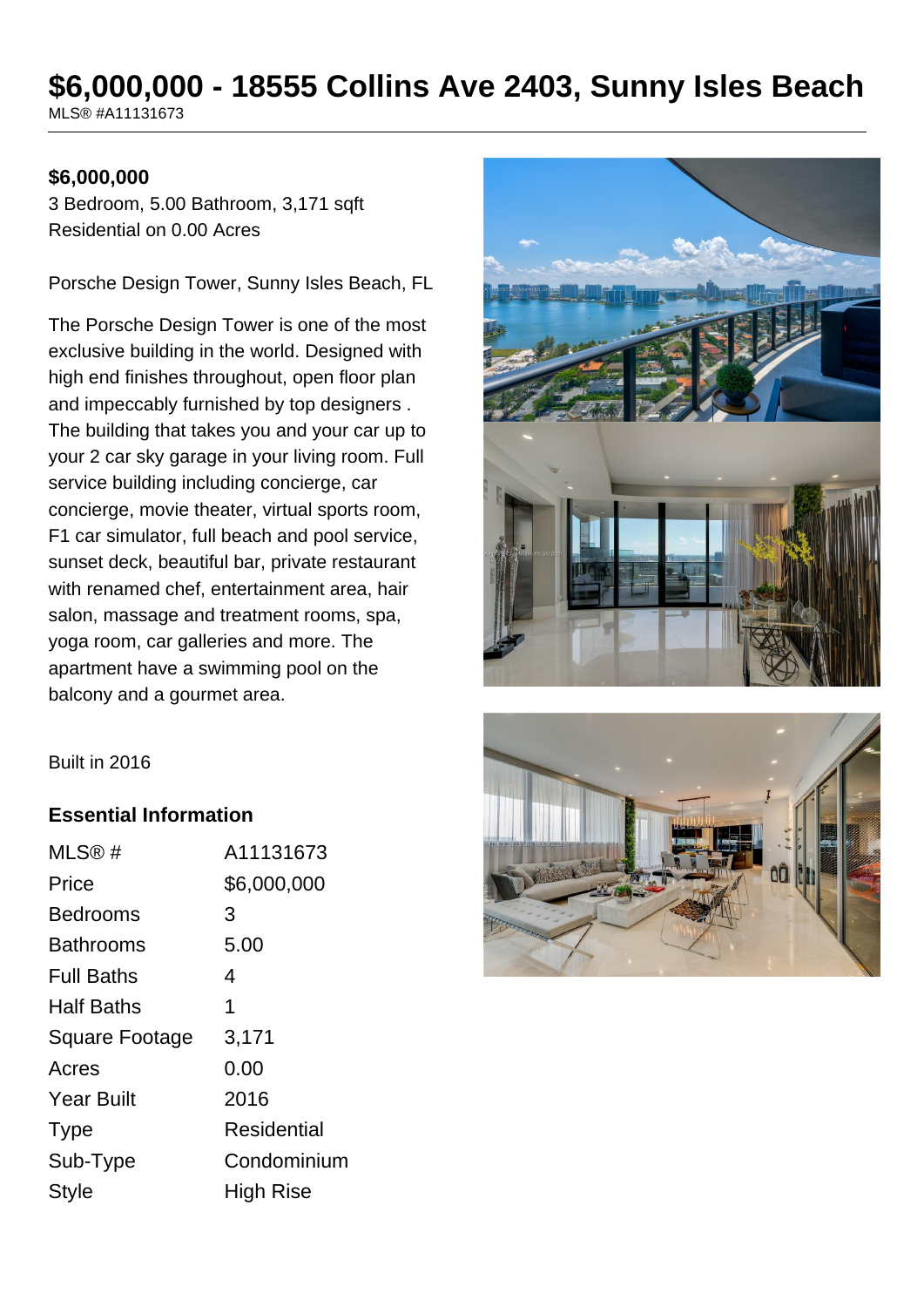| <b>Status</b> | Active                         |
|---------------|--------------------------------|
| Office        | Elite International Realty Inc |

# **Community Information**

| Address      | 18555 Collins Ave 2403      |
|--------------|-----------------------------|
| Area         | 22                          |
| Subdivision  | <b>Porsche Design Tower</b> |
| City         | <b>Sunny Isles Beach</b>    |
| County       | Miami-Dade County           |
| <b>State</b> | FI.                         |
| Zip Code     | 33160-0137                  |
|              |                             |

# **Amenities**

| Amenities     | Elevator(s), Fitness Center, Sauna, Spa/Hot Tub |
|---------------|-------------------------------------------------|
| Parking       | Assigned, Attached, Garage, One Space           |
| # of Garages  |                                                 |
| View          | Intercoastal, Ocean                             |
| Is Waterfront | Yes                                             |
| Waterfront    | Intracoastal Access                             |

#### **Interior**

| <b>Interior</b> | Other                                                                |
|-----------------|----------------------------------------------------------------------|
| Appliances      | Dryer, Dishwasher, Electric Range, Disposal, Microwave, Refrigerator |
| Heating         | Central                                                              |
| Cooling         | <b>Central Air</b>                                                   |

### **Exterior**

| <b>Exterior Features</b> | Balcony      |
|--------------------------|--------------|
| Construction             | <b>Block</b> |

### **Additional Information**

| Date Listed                   | December 2nd, 2021 |
|-------------------------------|--------------------|
| Days on Website 208           |                    |
| <b>HOA Fees</b>               | 4450               |
| <b>HOA Fees Freq. Monthly</b> |                    |

### **Listing Details**

Listing Courtesy of Elite International Realty Inc

The data relating to real estate on this web site comes in part from the Internet Data Exchange program of the MLS of the Miami Association of REALTORS®, and is updated as of June 29th, 2022 at 12:07pm EDT (date/time).All